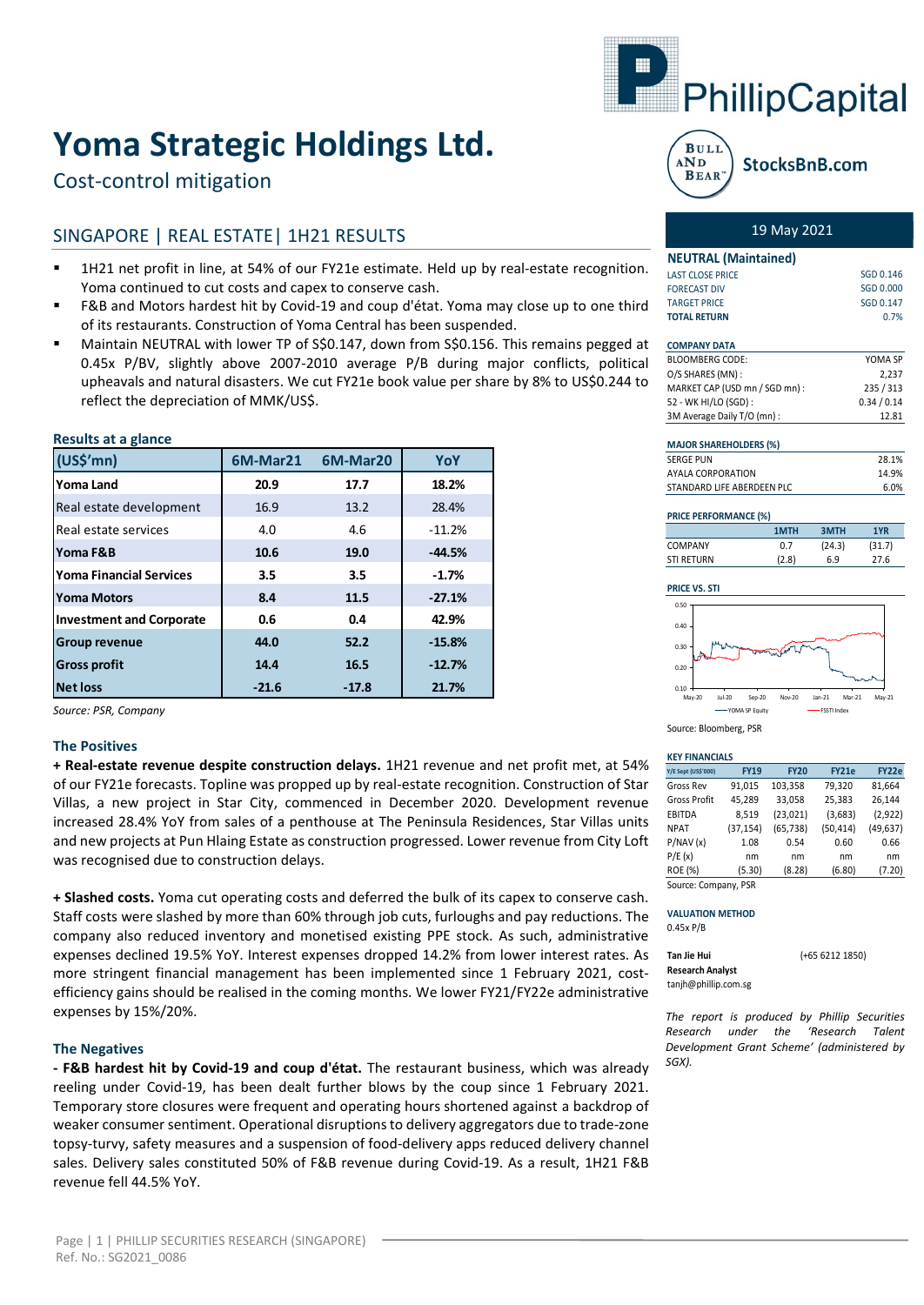

**- Motors second to F&B**. Heavy equipment was equally affected by disruptions to hire-purchase financing from local banks and delays in port clearances. Despite strong sales of Ducati motorbikes, the automotive business was hit by the closure of vehicle registration offices and dealer showrooms. Consequently, 1H21 motor revenue slipped 27.1% YoY.

#### **Outlook**

**Construction of Star City and Pun Hlaing Estate ongoing, but Yoma Central suspended.** Since 1 February 2021, construction of Star City and Pun Hlaing Estate have made further progress, albeit at a slower pace. We expect 2H21 topline to be partially supported by US\$19mn worth of revenue for recognition from units sold at Star City and Pun Hlaing Estate as construction progresses. However, given the uncertain economic environment, construction of Yoma Central has been suspended in the near term, alongside other large-scale projects in the country. All stakeholders are observing market conditions and exploring a revised construction and financing plan when the environment is more favourable.

**Weak consumer sentiment to persist; Yoma may close up to one third of restaurants.** Yoma's restaurant business continues to be slammed by lower consumer spending throughout the country. It may permanently or temporarily close up to a third of its restaurants if they can no longer be operated profitably.

**Wave Money may make slight recovery; Partnership with Ant Group and proposed acquisition of Telenor's stake halted.** While a slower economy also affects Wave Money, a resumption of the Wave Money app on mobile 4G networks is expected to help transaction volumes and monthly active users recover. Wave Money's proposed strategic partnership with the Ant Group and Yoma's proposed acquisition of a controlling interest in Wave Money from the Telenor Group (TEL NO, Not Rated) had not been extended by the parties, which are under no obligations to complete either or both transactions. Following this, Yoma will likely explore other opportunities.

**Lacklustre motor sales.** As consumer sentiment remains weak and hire-purchase financing by local banks is less readily available, sales of heavy equipment are expected to be slower. This is because most products are larger ticket items and require hire-purchase financing. Automotive sales may be less affected. While 70% of Volkswagen's products require hire-purchase financing, Ducati motorbikes can be paid in cash. We believe credit tightening may persist in the near term, which would affect sales of Yoma Motors.

**Maintain NEUTRAL with lower TP of S\$0.147, from S\$0.156**. We cut FY21e/FY22e profits by 3%/25% after factoring in slower development and motor sales, the suspension of Yoma Central's construction which was originally planned to contribute to 4Q22 topline as well as the temporary closure of restaurants. We also lower FY21e book value per share by 8% to US\$0.244 from US\$0.257 to reflect MMK/USD depreciation. The MMK hit a record high of 1,629/US\$ in on 17 March 2021 and has lost 20% of its value since 1 February 2021.

Our TP remains pegged at 0.45x P/BV, slightly above 2007-2010 average P/B of 0.41x during major conflicts, political upheavals and natural disasters. At US\$/S\$ rates of 1.34, our valuation translates to a lower TP of S\$0.147.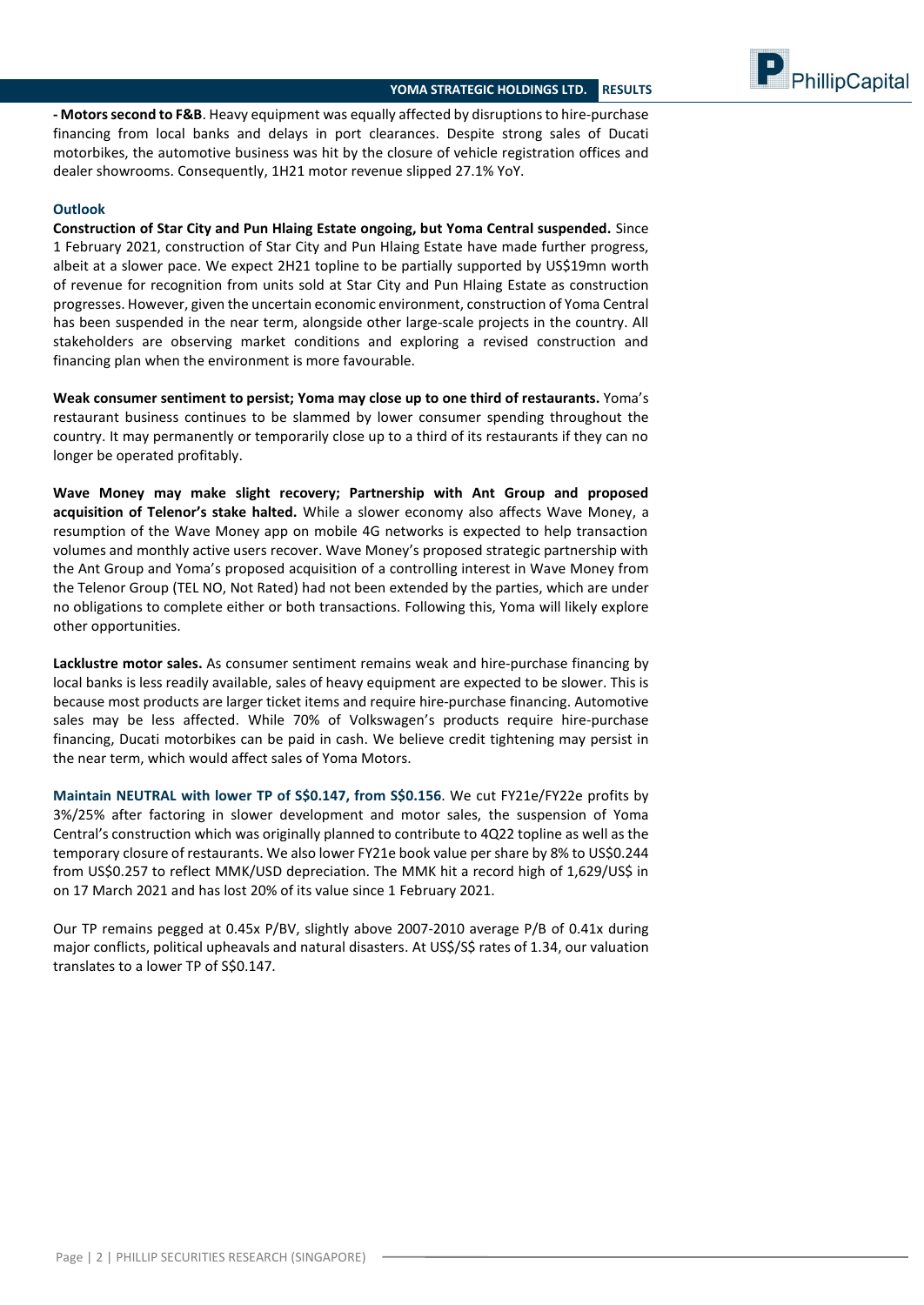



### **Financials**

| <b>Income Statement</b>  |             |             |             |           |           | <b>Balance Sheet</b>         |             |             |             |              |         |
|--------------------------|-------------|-------------|-------------|-----------|-----------|------------------------------|-------------|-------------|-------------|--------------|---------|
| Y/E Sept, (US\$'000)     | <b>FY18</b> | <b>FY19</b> | <b>FY20</b> | FY21e     | FY22e     | Y/E Sept, (US\$'000)         | <b>FY18</b> | <b>FY19</b> | <b>FY20</b> | <b>FY21e</b> | FY22e   |
| Revenue                  | 99,631      | 91,015      | 103,358     | 79,320    | 81,664    | <b>ASSETS</b>                |             |             |             |              |         |
| Cost of sales            | (67, 940)   | (45, 726)   | (70, 300)   | (53, 937) | (55, 519) | Investment properties        | 366,637     | 310,359     | 273,379     | 255,544      | 275,544 |
| <b>Gross Profit</b>      | 31,691      | 45.289      | 33,058      | 25,383    | 26.144    | Land development rights (NC) | 210,144     | 150,530     | 149,789     | 149,789      | 149,789 |
| Finance expenses         | (11,896)    | (29, 605)   | (21, 599)   | (27, 796) | (27, 796) | PPE                          | 71,563      | 65,066      | 182,434     | 183,400      | 186,452 |
| Administrative expenses  | (53, 945)   | (50, 255)   | (55, 124)   | (49, 438) | (49, 438) | Others                       | 189,247     | 151,172     | 152,362     | 164,079      | 165,382 |
| Other items              | 80,287      | (140)       | (18,901)    | 2,426     | 2,426     | Total non-current assets     | 837,591     | 677,127     | 757,964     | 752,812      | 777,167 |
| Profit/(loss) before tax | 46,137      | (34,711)    | (62, 566)   | (49, 425) | (48, 664) | Development properties       | 330,028     | 276,944     | 299,465     | 335,095      | 209,329 |
| Taxation                 | (2,042)     | (2, 443)    | (3, 172)    | (989)     | (973)     | Trade receivables            | 98,167      | 85,776      | 114,313     | 112,316      | 69,159  |
| Profit/(loss) after tax  | 44,095      | (37, 154)   | (65, 738)   | (50, 414) | (49, 637) | CCE                          | 32,579      | 29,877      | 46,418      | 64,152       | 67,881  |
| EBIT                     | 58,033      | (5, 106)    | (40, 967)   | (21, 629) | (20, 868) | Inventories                  | 26,061      | 18,401      | 24,594      | 27,852       | 26,132  |
| <b>EBITDA</b>            | 67,649      | 8,519       | (23, 021)   | (3,683)   | (2, 922)  | Others                       | 134,758     | 113,753     | 100,861     | 92,431       | 92,431  |
|                          |             |             |             |           |           |                              |             |             |             |              |         |

|                  |             |             |                          |        |        | .                  | --------- | ---------- | -------- | -------- | ------- |
|------------------|-------------|-------------|--------------------------|--------|--------|--------------------|-----------|------------|----------|----------|---------|
| Per unit data    |             |             |                          |        |        |                    |           |            |          |          |         |
| Y/E Sept         | <b>FY18</b> | <b>FY19</b> | <b>FY20</b>              | FY21e  | FY22e  | <b>LIABILITIES</b> |           |            |          |          |         |
| NAVPS (US\$)     | 0.27        | 0.29        | 0.27                     | 0.24   | 0.22   | Trade payables     | 136,214   | 76,129     | 86,502   | 129,247  |         |
| EPS (US\$ cents) | 2.33        | (1.96)      | (2.61)                   | (2.25) | (2.22) | ST borrowings      | 128,302   | 116.156    | 77,201   | 100,138  |         |
| DPS (US\$ cents) | 0.25        |             | $\overline{\phantom{a}}$ | . .    |        | Others             | 5,313     | 4.143      | 10,469   | 10,469   |         |

|                                     |             |             |             |              |                |                             |             |             |             |              | ,          |
|-------------------------------------|-------------|-------------|-------------|--------------|----------------|-----------------------------|-------------|-------------|-------------|--------------|------------|
| <b>Cash Flow Statement</b>          |             |             |             |              |                | <b>Total liabilities</b>    | 559,603     | 500,289     | 549,681     | 643,456      | 552,852    |
| Y/E Sept, (US\$'000)                | <b>FY18</b> | <b>FY19</b> | <b>FY20</b> | <b>FY21e</b> | FY22e          |                             |             |             |             |              |            |
| <b>CFO</b>                          |             |             |             |              |                | Net assets                  | 899,581     | 701,589     | 793,934     | 741,202      | 689,247    |
| Net income                          | 45,111      | (37, 154)   | (65, 738)   | (50, 414)    | (49, 637)      | Represented by:             |             |             |             |              |            |
| Adjustments                         | (73, 193)   | 62,289      | 73,527      | 53,474       | 35,712         | Share Capital               | 674,396     | 513,716     | 624,890     | 624,890      | 624,890    |
| WC changes                          | 28,255      | (41,007)    | 40,071      | 25,025       | 77,737         | Retained profits            | 96,057      | 90,313      | (9, 919)    | (62, 759)    | (114, 822) |
| Cash generated from ops             | 173         | (15, 872)   | 47,860      | 28,085       | 63,813         | Others                      | 129,128     | 97,560      | 178,963     | 179,071      | 179,179    |
| Others                              | (1, 551)    | (833)       | 1,046       | (989)        | (973)          | <b>Total equity</b>         | 899,581     | 701,589     | 793,934     | 741,202      | 689,247    |
| Cashflow from ops                   | (1, 378)    | (16,705)    | 48,906      | 27,097       | 62,839         |                             |             |             |             |              |            |
|                                     |             |             |             |              |                | <b>Valuation Ratios</b>     |             |             |             |              |            |
| CFI                                 |             |             |             |              |                | Y/E Sept                    | <b>FY18</b> | <b>FY19</b> | <b>FY20</b> | <b>FY21e</b> | FY22e      |
| Additions to development properties | (137, 224)  | (74, 684)   | (64, 153)   | (20, 783)    | (20,000)       | P/NAV(x)                    | 1.17        | 1.08        | 0.54        | 0.60         | 0.66       |
| Additions to IP                     | (56, 510)   | (610)       | (4, 726)    | (1, 207)     |                | P/E(x)                      | 14          | nm          | nm          | nm           | nm         |
| Additions to PPE                    | (23, 252)   | (20, 836)   | (26, 385)   | (17, 641)    | (20,000)       | EV/EBITDA (x)               | 16          | 123         | $-36$       | $-229$       | $-287$     |
| Others                              | (44, 396)   | (39,031)    | (44,040)    | 1,225        |                | <b>Growth &amp; Margins</b> |             |             |             |              |            |
| <b>Cashflow from investments</b>    | (261, 382)  | (135, 161)  | (139, 304)  | (38, 406)    | (40,000)       | Growth                      |             |             |             |              |            |
|                                     |             |             |             |              |                | Revenue                     | $-29.1%$    | $-8.6%$     | 13.6%       | $-23.3%$     | 3.0%       |
| <b>CFF</b>                          |             |             |             |              |                | Gross profit                | $-46.0%$    | 42.9%       | $-27.0%$    | $-23.2%$     | 3.0%       |
| Proceeds from issuance of units     | 82,150      |             | 108,573     |              | $\blacksquare$ | EBITDA                      | $-3.4%$     | $-87.4%$    | nm          | nm           | $-20.7%$   |
| Proceeds from borrowings, net       | 105,256     | 123,338     | (6, 529)    | 33,223       |                | EBIT                        | $-1.2%$     | nm          | nm          | nm           | nm         |
| Interest paid                       | (12, 511)   | (21, 768)   | (19, 605)   | (18,067)     | (19, 111)      | <b>Margins</b>              |             |             |             |              |            |
| Others                              | 40,932      | 55,382      | 26,456      | 13,888       | ٠              | Gross profit margin         | 31.8%       | 49.8%       | 32.0%       | 32.0%        | 32.0%      |
| <b>Cashflow from financing</b>      | 215,827     | 156.952     | 108,895     | 29,044       | (19, 111)      | <b>EBITDA</b> margin        | 67.9%       | 9.4%        | $-22.3%$    | $-4.6%$      | $-3.6%$    |
|                                     |             |             |             |              |                | EBIT margin                 | 58.2%       | $-5.6%$     | $-39.6%$    | $-27.3%$     | $-25.6%$   |
| Net change in cash                  | (46, 933)   | 5,086       | 18,497      | 17,734       | 3,728          | <b>Key Ratios</b>           |             |             |             |              |            |
| Cash at the start of the period     | 63,603      | 10.776      | 15,835      | 35,414       | 53,148         | <b>ROE</b>                  | 4.9%        | $-5.3%$     | $-8.3%$     | $-6.8%$      | $-7.2%$    |
| Others                              | 15,909      | 14.015      | 12,086      | 11.004       | 11.004         | <b>ROA</b>                  | 3.0%        | $-3.1%$     | $-4.9%$     | $-3.6%$      | $-4.0%$    |
| <b>Ending cash</b>                  | 32.579      | 29.877      | 46.418      | 64.152       | 67.881         | Gearing                     | 23.8%       | 30.3%       | 27.8%       | 30.2%        | 31.5%      |

 $\label{eq:2.1} \frac{1}{\sqrt{2}}\int_{\mathbb{R}^3}\frac{1}{\sqrt{2}}\left(\frac{1}{\sqrt{2}}\right)^2\left(\frac{1}{\sqrt{2}}\right)^2\left(\frac{1}{\sqrt{2}}\right)^2\left(\frac{1}{\sqrt{2}}\right)^2\left(\frac{1}{\sqrt{2}}\right)^2.$ 

 $\mathcal{L}_{\mathcal{L}}$ 

| <b>Balance Sheet</b>                 |             |             |             |              |           |
|--------------------------------------|-------------|-------------|-------------|--------------|-----------|
| Y/E Sept, (US\$'000)                 | <b>FY18</b> | <b>FY19</b> | <b>FY20</b> | <b>FY21e</b> | FY22e     |
| <b>ASSETS</b>                        |             |             |             |              |           |
| Investment properties                | 366,637     | 310,359     | 273,379     | 255,544      | 275,544   |
| Land development rights (NC)         | 210,144     | 150,530     | 149,789     | 149,789      | 149,789   |
| PPE                                  | 71,563      | 65,066      | 182,434     | 183,400      | 186,452   |
| Others                               | 189,247     | 151,172     | 152,362     | 164,079      | 165,382   |
| <b>Total non-current assets</b>      | 837,591     | 677,127     | 757,964     | 752,812      | 777,167   |
| Development properties               | 330,028     | 276,944     | 299,465     | 335,095      | 209,329   |
| Trade receivables                    | 98,167      | 85,776      | 114,313     | 112,316      | 69,159    |
| CCE                                  | 32,579      | 29,877      | 46,418      | 64,152       | 67,881    |
| Inventories                          | 26,061      | 18,401      | 24,594      | 27,852       | 26,132    |
| Others                               | 134,758     | 113,753     | 100,861     | 92,431       | 92,431    |
| <b>Total current assets</b>          | 621,593     | 524,751     | 585,651     | 631,846      | 464,932   |
| <b>Total Assets</b>                  | 1,459,184   | 1,201,878   | 1,343,615   | 1,384,658    | 1,242,100 |
| <b>LIABILITIES</b>                   |             |             |             |              |           |
| Trade payables                       | 136,214     | 76,129      | 86,502      | 129,247      | 55,818    |
| ST borrowings                        | 128,302     | 116,156     | 77,201      | 100,138      | 100,138   |
| Others                               | 5,313       | 4,143       | 10,469      | 10,469       | 10,469    |
| <b>Total current liabilities</b>     | 269,829     | 196,428     | 174,172     | 239,854      | 166,425   |
| LT borrowings                        | 185,004     | 218,493     | 274,612     | 284,898      | 284,898   |
| Others                               | 104,770     | 85,368      | 100,897     | 118,704      | 101,530   |
| <b>Total non-current liabilities</b> | 289,774     | 303,861     | 375,509     | 403,602      | 386,428   |
| <b>Total liabilities</b>             | 559,603     | 500,289     | 549,681     | 643,456      | 552,852   |
|                                      |             |             |             |              |           |
| Net assets                           | 899,581     | 701,589     | 793,934     | 741,202      | 689,247   |
| Represented by:                      |             |             |             |              |           |
| Share Capital                        | 674,396     | 513,716     | 624,890     | 624,890      | 624,890   |
| Retained profits                     | 96,057      | 90,313      | (9, 919)    | (62, 759)    | (114,822) |
| Others                               | 129,128     | 97,560      | 178,963     | 179,071      | 179,179   |
| <b>Total equity</b>                  | 899,581     | 701,589     | 793,934     | 741,202      | 689,247   |
| <b>Valuation Ratios</b>              |             |             |             |              |           |
| Y/E Sept                             | <b>FY18</b> | <b>FY19</b> | <b>FY20</b> | <b>FY21e</b> | FY22e     |
| P/NAV(x)                             | 1.17        | 1.08        | 0.54        | 0.60         | 0.66      |
| P/E(x)                               | 14          | nm          | nm          | nm           | nm        |
| EV/EBITDA (x)                        | 16          | 123         | $-36$       | $-229$       | $-287$    |
| <b>Growth &amp; Margins</b>          |             |             |             |              |           |
| Growth                               |             |             |             |              |           |
| Revenue                              | $-29.1%$    | $-8.6%$     | 13.6%       | $-23.3%$     | 3.0%      |
| Gross profit                         | $-46.0%$    | 42.9%       | $-27.0%$    | $-23.2%$     | 3.0%      |
| EBITDA                               | $-3.4%$     | $-87.4%$    | nm          | nm           | $-20.7%$  |
| EBIT                                 | $-1.2%$     | nm          | nm          | nm           | nm        |
| <b>Margins</b>                       |             |             |             |              |           |
| Gross profit margin                  | 31.8%       | 49.8%       | 32.0%       | 32.0%        | 32.0%     |
| <b>EBITDA</b> margin                 | 67.9%       | 9.4%        | $-22.3%$    | $-4.6%$      | $-3.6%$   |
| EBIT margin                          | 58.2%       | $-5.6%$     | $-39.6%$    | $-27.3%$     | $-25.6%$  |
| <b>Key Ratios</b>                    |             |             |             |              |           |
| <b>ROE</b>                           | 4.9%        | $-5.3%$     | $-8.3%$     | $-6.8%$      | $-7.2%$   |
| <b>ROA</b>                           | 3.0%        | $-3.1%$     | $-4.9%$     | $-3.6%$      | $-4.0%$   |
| Gearing                              | 23.8%       | 30.3%       | 27.8%       | 30.2%        | 31.5%     |

\*nm - not meaningful

Source: Company, Phillip Securities Research (Singapore) Estimates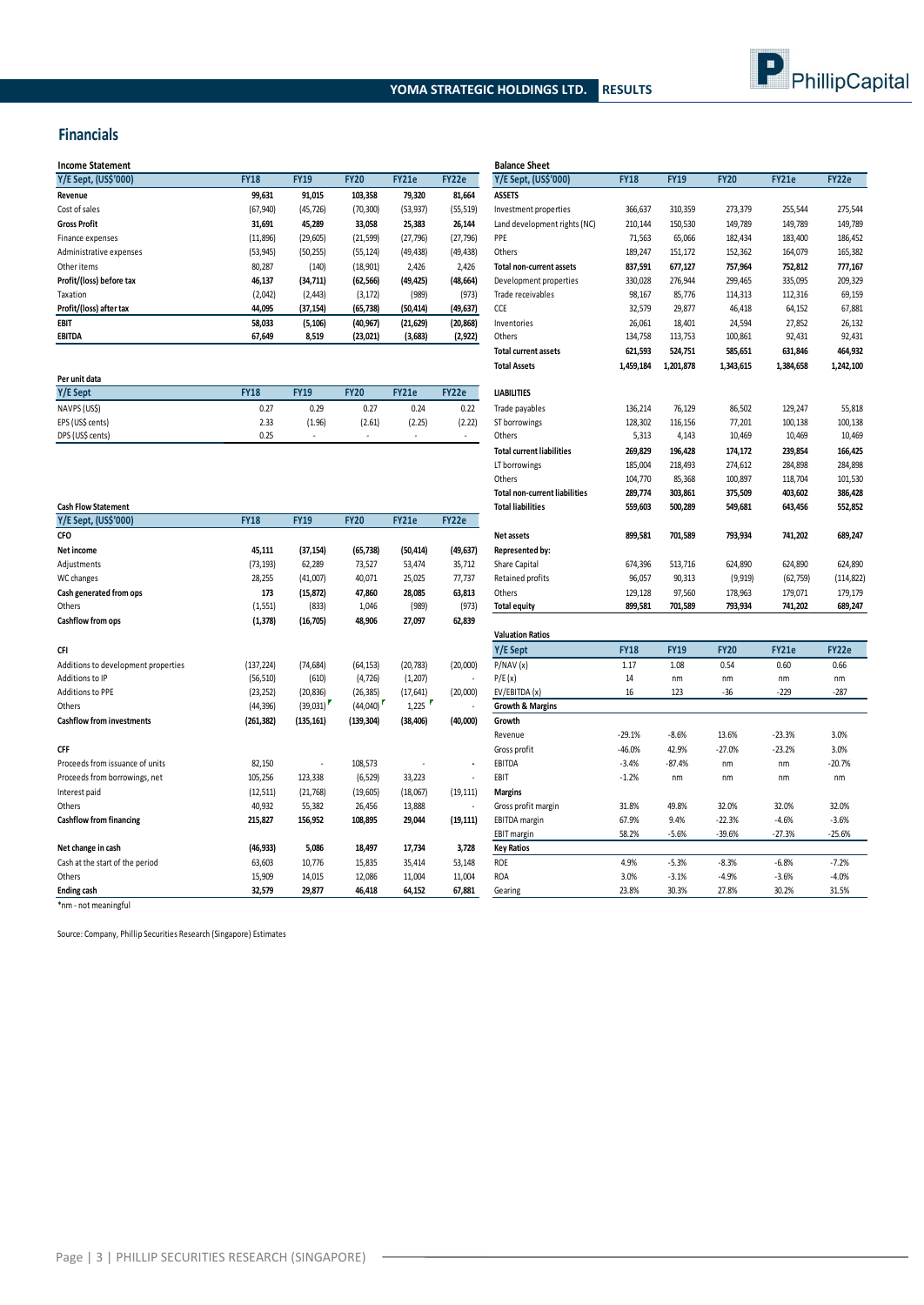#### **YOMA STRATEGIC HOLDINGS LTD. RESULTS**





#### **PSR Rating System**

| <b>Total Returns</b> | Recommendation | Rating |
|----------------------|----------------|--------|
| $> +20%$             | Buy            |        |
| +5% to +20%          | Accumulate     |        |
| $-5\%$ to $+5\%$     | <b>Neutral</b> | 3      |
| -5% to -20%          | Reduce         | 4      |
| $< -20%$             | Sell           | 5      |
| <b>Remarks</b>       |                |        |

We do not base our recommendations entirely on the above quantitative return bands. We consider qualitative factors like (but not limited to) a stock's risk reward profile, market sentiment, recent rate of share price appreciation, presence or absence of stock price catalysts, and speculative undertones surrounding the stock, before making our final recommendation